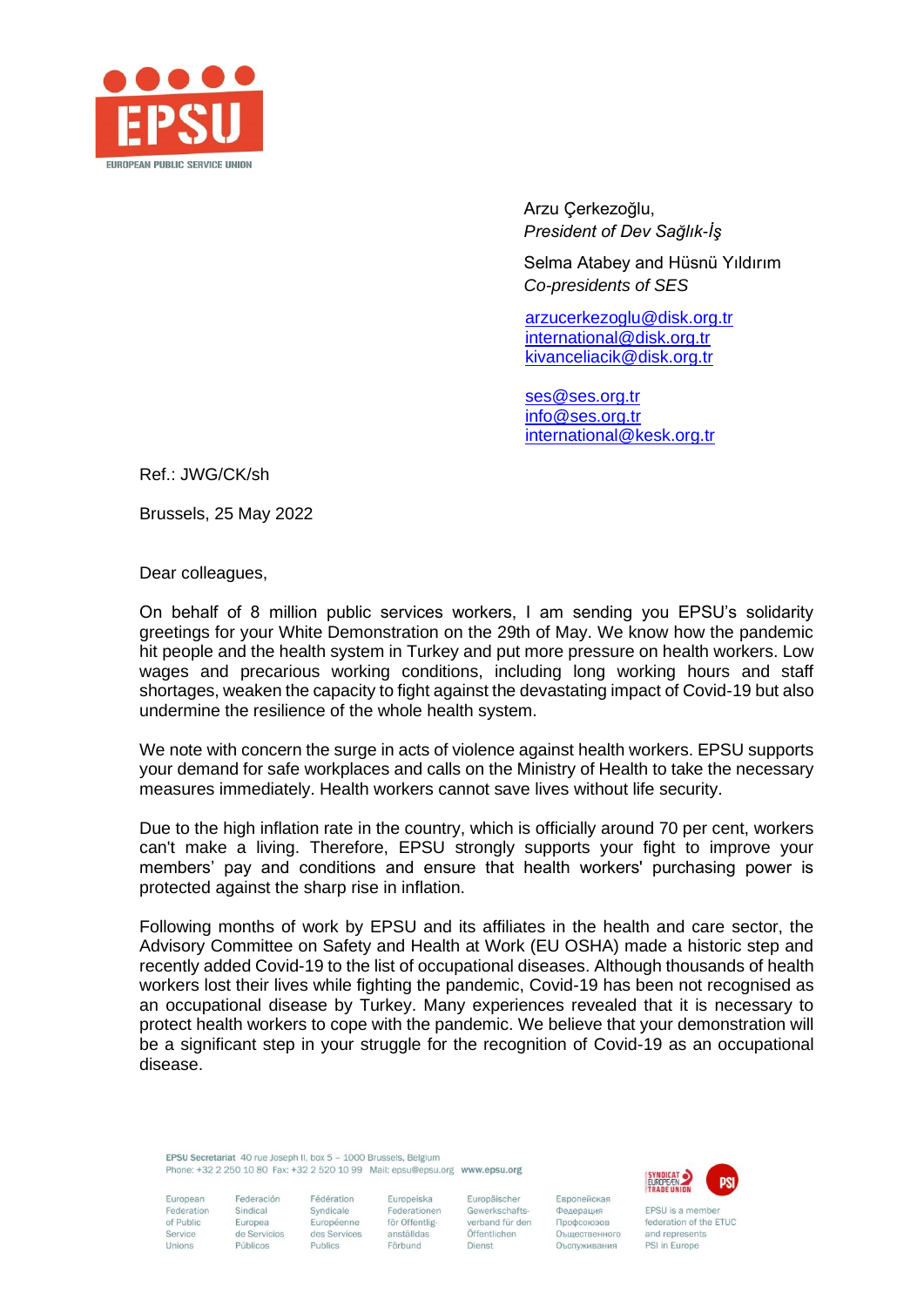The White Demonstration, which will paint Turkey's capital white, also demonstrates how strong we are when we come together.

I wish you success in your demo that brings health workers, doctors, dentists, veterinarians, psychologists, social service workers, nurses, midwives, paramedics, radiology technicians, academics and patients together.

In solidarity,

Jan Willem Goudriaan **EPSU General Secretary** 

EPSU Secretariat 40 rue Joseph II, box 5 - 1000 Brussels, Belgium Phone: +32 2 250 10 80 Fax: +32 2 520 10 99 Mail: epsu@epsu.org www.epsu.org

Fédération

Syndicale

Publics



EPSU is a member federation of the ETUC and represents PSI in Europe

European Federation of Public Service Unions

Federación Sindical Europea<br>de Servicios Públicos

Europeiska Federationen Européenne för Offentligdes Services anställdas Förbund

Europäischer Gewerkschafts verband für den Öffentlichen Dienst

Европейская

Федерация

Профсоюзов

Оъщественного

Оъспуживания